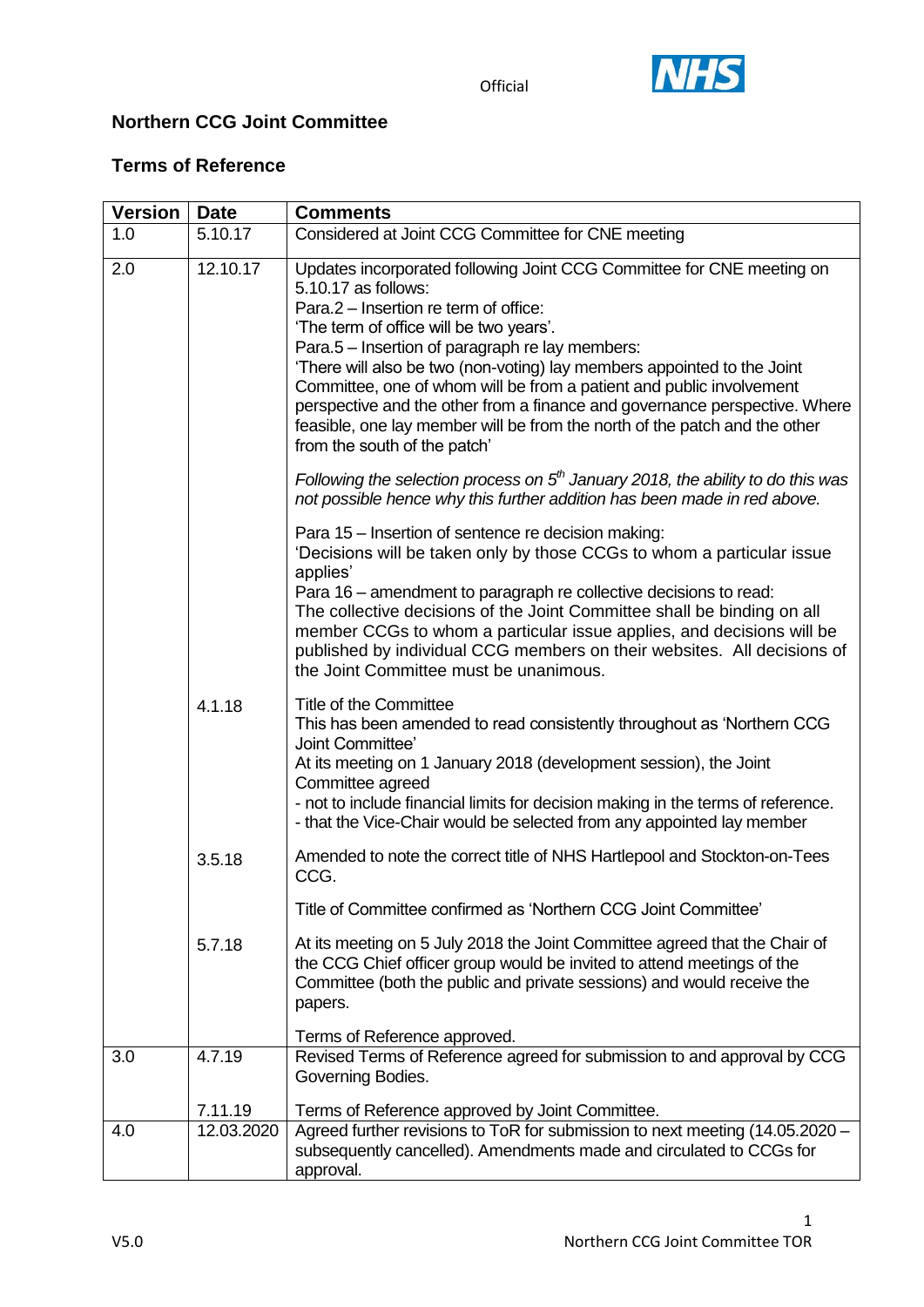



| 5.0 | To be                | To reflect changes to CCG structures |
|-----|----------------------|--------------------------------------|
|     | agreed<br>10.09.2020 |                                      |
|     |                      |                                      |
|     | 10.09.2020           | Terms of Reference approved          |

# **TERMS OF REFERENCE**

### **Northern CCG Joint Committee: membership and functions**

- **1.** Membership of the Northern CCG Joint Committee (hereafter referred to as 'the Joint Committee') will be open to the eight undermentioned clinical commissioning groups and, where relevant, identified associate member CCG(s):
	- NHS County Durham CCG
	- NHS Newcastle Gateshead CCG
	- NHS North Cumbria CCG
	- NHS Northumberland CCG
	- NHS North Tyneside CCG
	- NHS South Tyneside CCG
	- NHS Sunderland CCG
	- NHS Tees Valley CCG

Associate member

- NHS North Yorkshire CCG
- **2.** Voting membership of the joint committee will comprise the Chair and Accountable Officer from each member CCG, or a nominated deputy.
- **3.** The North Yorkshire CCG, as an Associate Member, will be eligible to attend the Joint Committee as a non-voting member. However, where is an issue requiring a decision to be made that will affect the NHS North Yorkshire CCG, the Accountable Officer or nominated deputy will have full voting rights in relation to the relevant issue.
- **4.** The Chair and Vice Chair of this Joint Committee will be elected by the members of the Joint Committee, and must come from the eight member CCGs. Both roles cannot be undertaken by members of the same CCG. The term of office will be two years.
- **5.** Each CCG, including associate members where full voting rights are allowable, will be entitled to exercise one vote in the Joint Committee – this means that the two representatives of each CCG will have to be in agreement when exercising their CCG's vote. It will then be important for these representatives to canvas views from their nominating CCG prior to meetings and to discuss agenda matters in advance of meetings.
- **6.** There will also be two (non-voting) lay members of CCGs appointed to the Joint Committee, one of whom will be from a patient and public involvement perspective and the other from a finance and governance perspective. One lay member will, where feasible, be from the north of the patch and the other from the south of the patch. One of these lay members will also perform the role of Vice-Chair.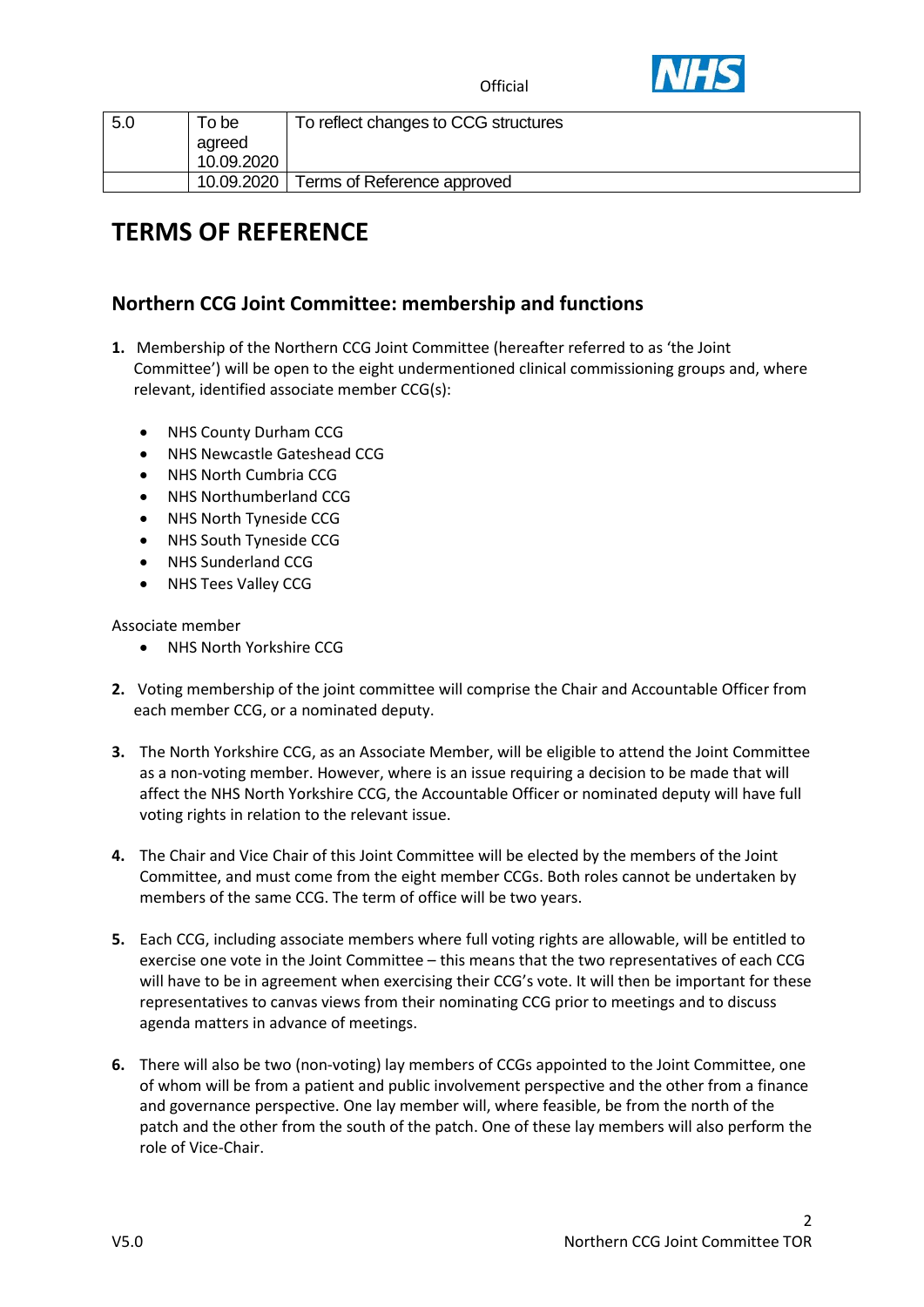

- **7.** Also attending the meeting (in a non-voting capacity and where appropriate under the conflicts of interest policies of the CCGs) will be the Managing Director of NECS, a named Director from NHS England, the Head of Strategic CCG Development and the Chair of the CCG Chief Finance Officer Group.
- **8.** The Joint Committee will be guided by the following principles:
	- Subsidiarity: decisions should be made at the smallest geographical level possible, and joint decisions covering a wider geography should only be taken where this adds value.
	- Securing continuous improvement to the quality of commissioned services to improve outcomes for patients with regard to clinical effectiveness, safety and patient experience
	- Promoting innovation and seeking out and adopting best practice, by supporting research and adopting and diffusing transformative, innovative ideas, products, services and clinical practice within its commissioned services, which add value in relation to quality and productivity.
	- Developing strong working relationships with clear aims and a shared vision putting the needs of the people we serve over and above organisational interests
	- Avoiding unnecessary costs through better co-ordinated and proactive services which keep people well enough to need less acute and long term care.
- **9.** The Joint CCG's Committee's work programme will be set annually using a decision-making flowchart and scoring criteria set out in Appendix 1. Where this flowchart shows highlights a policy, guideline or procedure that would benefit from full Committee sign-up these should be included. This process will be overseen by nominated members (Chair and Accountable Officer from each member CCG, or a nominated deputy) of the Joint Committee. This work programme will then need to be approved by the Joint Committee and then approved by each member CCG.
- **10.** If urgent or exceptional issues emerge after this work programme is set that require a collective decision then approval for this will need to be agreed unanimously by the Joint CCG Committee, including the associate member (if appropriate) and ratified by each member CCG.
- **11.** The Joint Committee will also ensure compliance with the four key tests for service change as established by the Department for Health:
	- Strong public and patient engagement.
	- Consistency with current and prospective need for patient choice.
	- Clear, clinical evidence base.
	- Support for proposals from commissioners.
- **12.** In accordance with statutory powers under s.14Z3 of the NHS Act 2006, the proposed Joint Committee will be able to make decisions on procuring services and awarding contracts, chiefly to the providers of specialised acute and ambulance services. In discharging this function the committee will:
	- Determine the options appraisal process for commissioning services, including agreeing the evaluation criteria and weighting of the criteria
	- Where appropriate, determine the method and scope of the consultation process, and make any necessary decisions arising from a Pre-Consultation Business Case (and the decision to go run a formal consultation process). That includes any determination on the viability of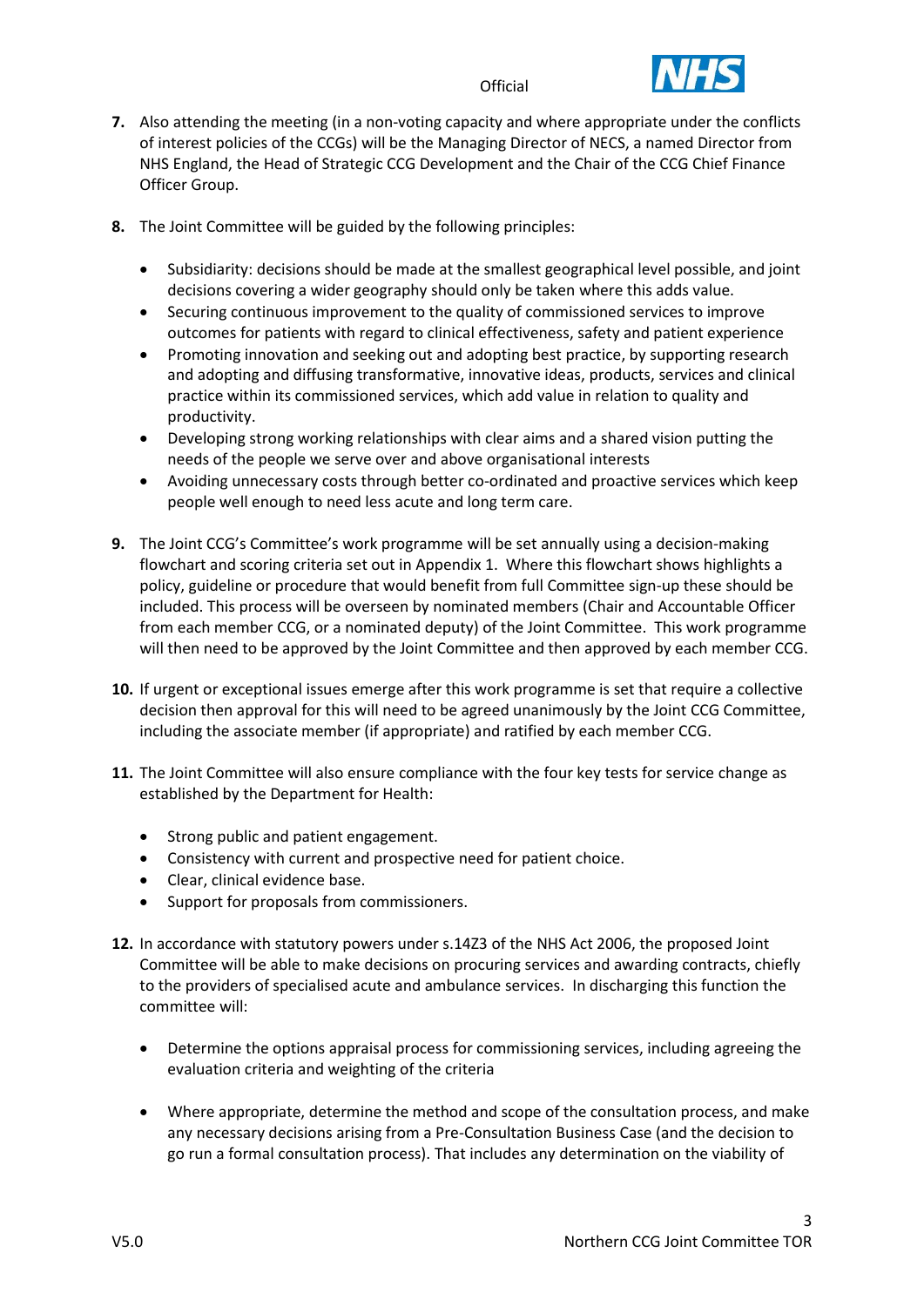

models of care pre-consultation and during formal consultation processes, as set out in s.13Q, s.14Z2 and s.242 of the NHS Act 2006 (as amended).

- Approve the formal report on the outcome of the consultation that incorporates all of the representations received in order to reach a decision, taking into account all of the information collated and representations received in relation to the consultation process.
- Make decisions to satisfy any legal requirements associated with consulting the public and making decisions arising from it, ensuring that individual CCGs' retained duties can be met.

## **Decision-making and links to individual CCG Governing Bodies**

- **13.** The NHS Act 2006 (as amended) enables CCGs to exercise certain functions jointly and to take collective binding decisions as to the exercise of these functions. To be clear, this legislative permission only applies to Joint Committees of CCGs and does not apply to enable decisionmaking to be exercised by any alternatively constituted or wider group (for example, an STP Board or Programme Board).
- **14.** Under this legal framework, the power to take commissioning decisions in respect of health services sits with CCGs (and to a more limited extent NHS England), with decisions being taken by the Governing Body or otherwise, as determined in the relevant governance documents. On this basis, all commissioning decisions must be taken by the CCGs acting independently or as a formally constituted joint CCG committee. Therefore, when functions are delegated to the Joint Committee, it will transact all the work necessary to discharge those functions. The Joint Committee will be the decision maker in relation to that work and those functions, however it is for the members of the Joint Committee to consult their own Governing Body prior to any decision being taken and for the members to report back to their relevant CCG Governing Body.
- **15.** The relevant parties to whom any Joint Committee decision applies must be agreed first by the Joint Committee itself – before any recommendations are brought back to it for decision-making (this will allow for the exclusion of certain CCGs where the geographical scope of a proposal does not apply to them or because of their current status, e.g. where legal directions prohibit them from taking the decision). Decisions will be taken only by those CCGs to whom a particular issue applies.
- **16.** The collective decisions of the Joint Committee shall be binding on all member CCGs to whom a particular issue applies, and decisions will be published by individual CCG members on their websites. All decisions of the Joint Committee must be unanimous.
- **17.** The Joint Committee will have a forward plan to ensure CCG members are clear which decisions they need to prepare for. It will be the responsibility of each member CCG to ensure that their Governing Body and/or other CCG decision making body is appropriately consulted and briefed ahead of Joint Committee meetings, and is provided with regular updates on the business of the Joint Committee so that they are clear on the implications of the decisions made.
- **18.** Implementation of the decisions will be the remit of each member CCG and therefore accurate reporting back to their respective Governing Body is essential. The Joint Committee will make regular written reports to the Governing Bodies of its member CCGs, and will review its aims, objectives, strategy and progress and produce an annual report for the member Governing Bodies.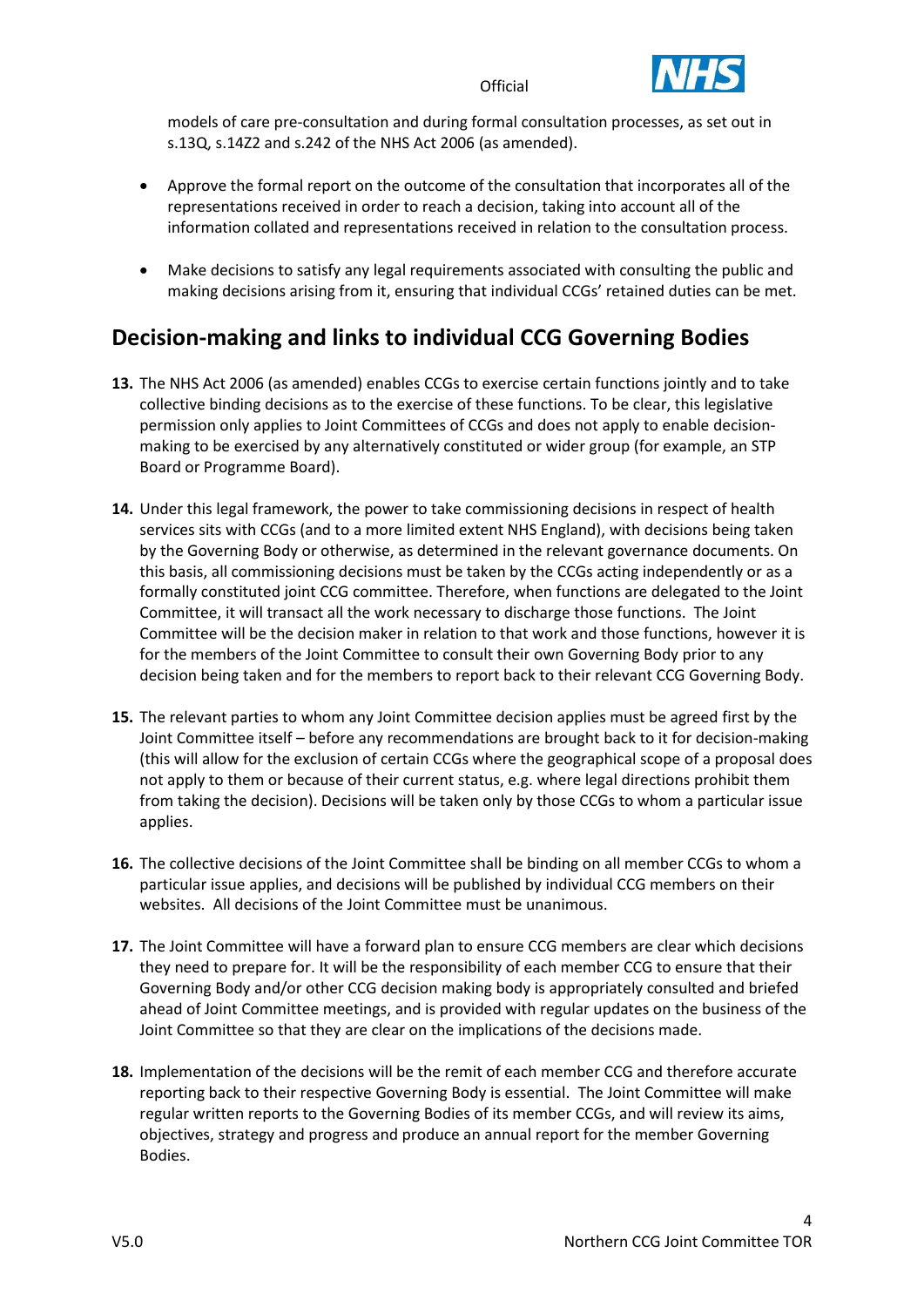

- **19.** While CCGs can delegate decisions to the Joint Committee they can also agree the governing bodies or members input on these decisions and have them provide recommendations into the Joint Committee.
- **20.** It is essential that each CCG delegates the same level of authority for the same matters into the Joint Committee.
- **21.** Should this joint commissioning arrangement prove to be unsatisfactory, the Governing Body of any of the member CCGs can decide to withdraw from the arrangement and pull out of the Joint Committee.

### **Meetings of the Northern CCG Joint Committee:**

- **22.** Members of the Joint Committee have a collective responsibility for the operation of the Joint Committee. They will participate in discussion, review evidence and provide objective expert input to the best of their knowledge and ability, and endeavor to reach a collective view.
- **23.** The Joint Committee will usually meet on a bi-monthly basis but will be cancelled if there is no business to be dealt with. Additional meetings can be called as required.
- **24.** The Joint Committee may call additional experts to attend meetings on an ad hoc basis to inform discussions.
- **25.** The Joint Committee has the power to establish sub groups and working groups and any such groups will be accountable to the Joint Committee (and ultimately the member CCGs).
- **26.** Para 8 of Schedule 1A of the NHS Act 2006 requires meetings of a Governing Body to be in public unless it is not in the public interest to hold them in public. It will be for the members of the formally constituted Joint Committee to decide whether their meetings (or parts of them) are held in public to help them meet their statutory duties of transparency and public involvement.
- **27.** Joint Committee meetings held in public should only occur when there is a decision to be made or a discussion/information item of public note/concern.
- **28.** The Joint Committee has adopted the standing orders of County Durham CCG insofar as they relate to the:
	- Notice of meetings
	- Recording and minuting of meetings
	- Agendas
	- Conflicts of interest (together with complying with the statutory guidance issued by NHS England)

In addition, the following items relate solely to the Northern CCG Joint Committee:

- Circulation of papers
- At least one full voting member from each CCG must be present for the meeting to be quorate.
- All decisions of the Joint Committee must be unanimous (see section 16 above).